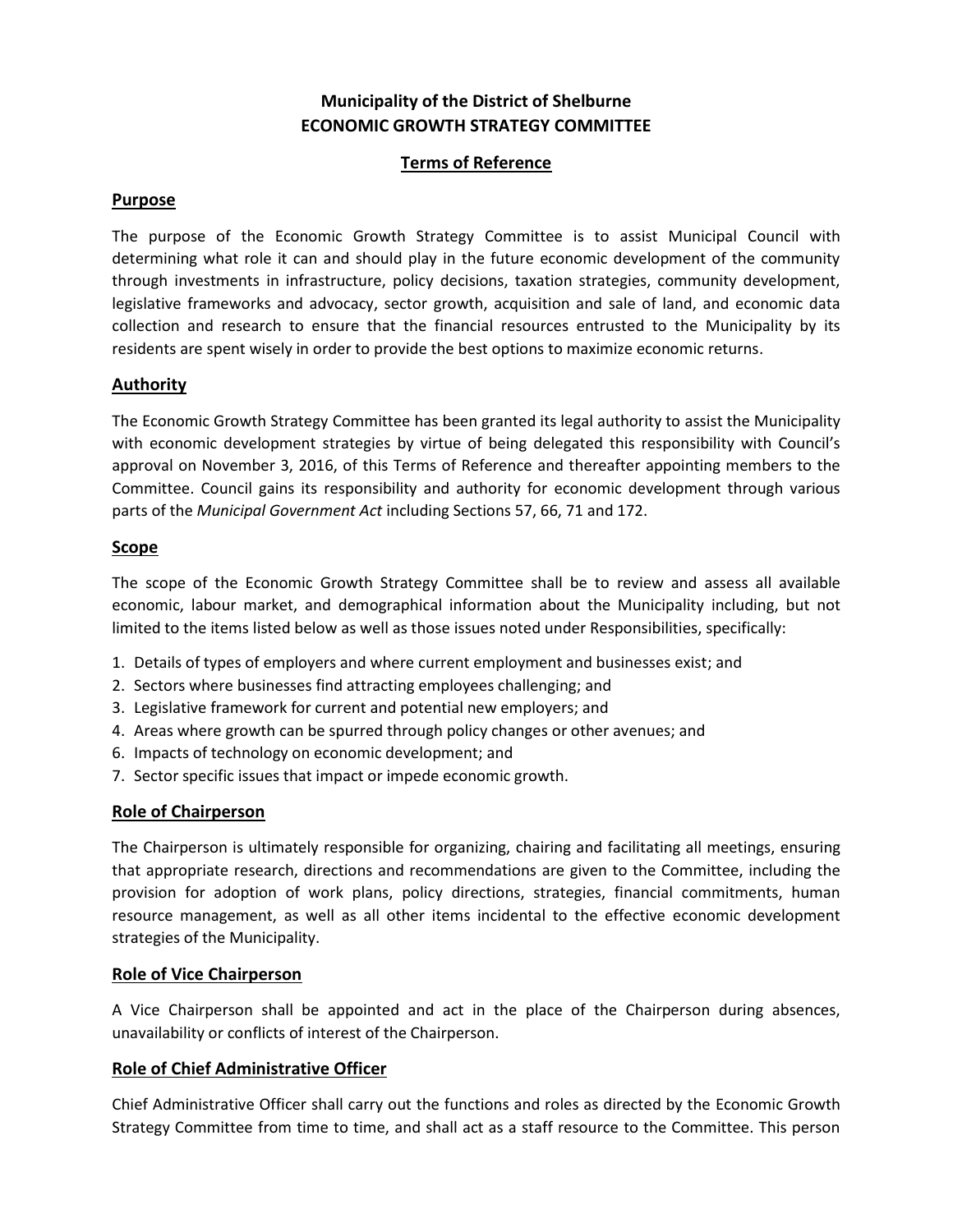shall lead the research and report writing aspect of the Committee's work to ensure the Committee has the best available information upon which to make a decision or recommendations to Council.

# **Membership**

Membership on the Economic Growth Strategy Committee shall include three elected representatives from the Municipality of the District of Shelburne and four members of the public, duly appointed by Council annually pursuant to Section 24 of the *Municipal Government Act*. Members of the public appointed to this committee should have strong economic, business development, or sector specific backgrounds and be able to comprehend complex financial, government and regulatory processes. Nova Scotia Business Incorporated's Regional Business Advisor and Atlantic Canada Opportunities Agency's Area Account Manager shall be ex-officio non-voting members of the Committee.

Member applications shall be vetted by the CAO and member appointment will be by Council motion.

All appointments shall be for a two-year term, at the end of each term a Committee member may express their interest in continuing as a member or resign as a member.

Where a vacancy occurs on the Committee, the Council shall appoint a person to fill the position as soon as possible; that person shall hold office for the remainder of the term of the member in whose place that person is appointed.

Each member will serve without remuneration but shall be reimbursed for such expenses as are necessarily incurred by such member in the discharge of the member's duties, with prior approval from the CAO.

# **Reporting Relationship**

The Economic Growth Strategy Committee shall report directly to the Council of the Municipality of the District of Shelburne and indirectly to the Chief Administrative Officer for operational and administrative support.

# **Duration of Mandate**

The mandate of the Economic Growth Strategy Committee shall be from November 1, 2016 to October 31, 2018, and is subject to renewal each two years thereafter according to the discretion of Council.

The duration of the role of Chairperson and Vice-Chairperson shall be one-year. Annually, in November or the next scheduled meeting, an Election of Officers by Committee shall take place appointing a Chairperson and Vice-Chairperson.

# **Frequency of Meetings**

Meetings of the Economic Growth Strategy Committee shall be held on such day as the Committee decides at the first meeting of the Committee, with such meetings taking place at the time agreed to by the Committee. Additional meetings may be held, or the above meetings date and times changed, when agreed to by consensus of the Committee and prior notification is provided to Council.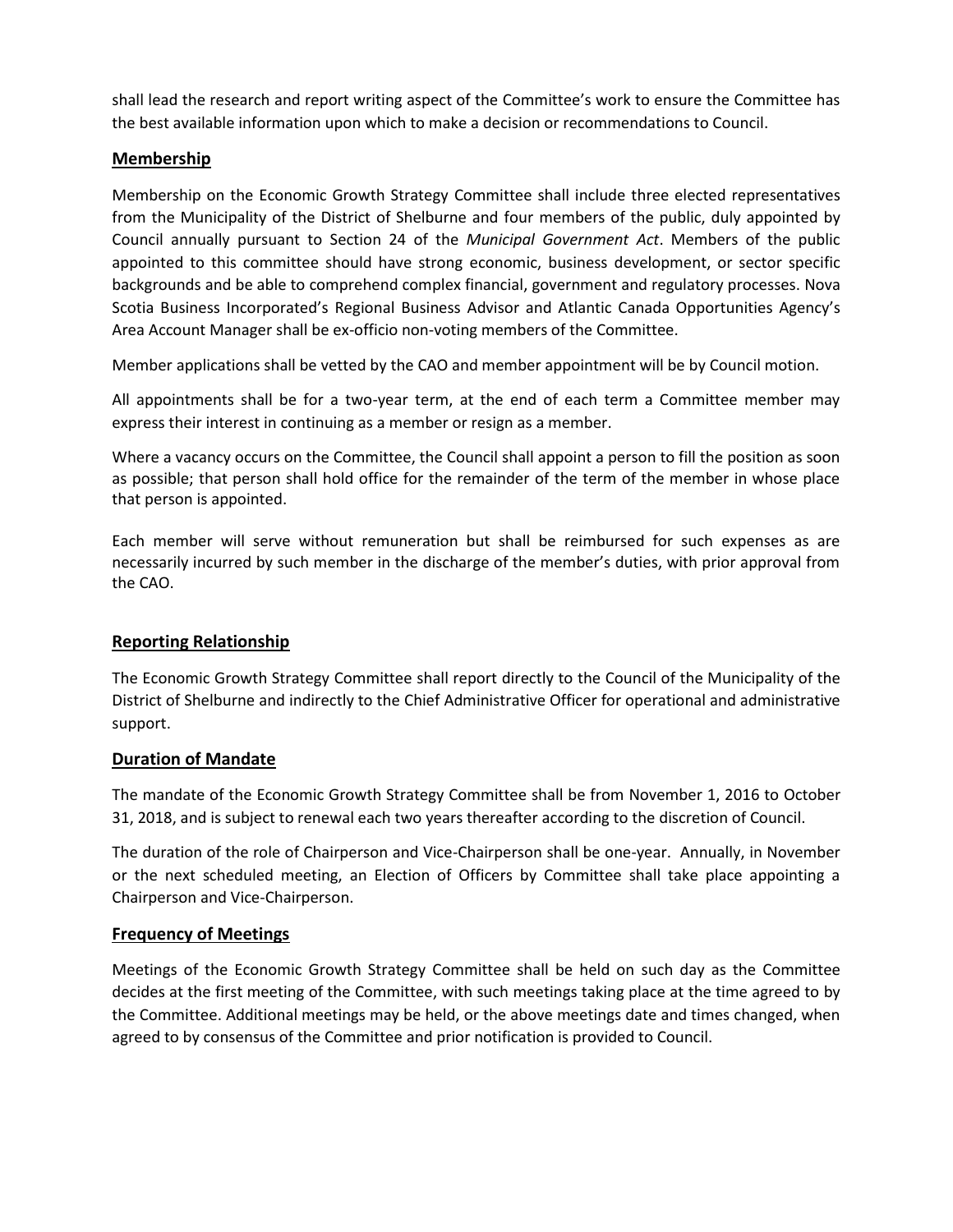# **Quorum Requirements**

No decisions may be made at any Economic Growth Strategy Committee meeting unless at least one elected representative and three community representatives are present.

### **Agenda, Minutes and Resolutions**

Minutes and recommendations of the Economic Growth Strategy Committee shall be provided to each member of the Committee within a reasonable time after the conclusion of such meeting. Chief Administrative Officer will endeavour to provide each member of the Committee with the agenda and required supporting documentation at least three days prior to every meeting.

#### **Conflict of Interest**

It is expected that all members of the Economic Growth Strategy Committee will adhere to the *Municipal Conflict of Interest Act*, disclosing any pecuniary or indirect pecuniary interest in any matter before the Committee and refraining from taking part in, or trying to influence either before or after the meeting, any directions or decisions respecting such matters. Any breach of this guideline will require the Chairperson to ask Council to remove that member and appoint another member in their stead. If the breach is by the Chairperson, this shall be reported to Council by the Vice Chairperson.

#### **Resources**

The Economic Growth Strategy Committee shall have access to the resources of the Chief Administrative Officer and other appropriate municipal staff as authorized by the Chief Administrative Officer, to undertake the required research it needs in order to make the most appropriate decisions in a timely manner. Requests for resources above the annual budgeted amount for this committee shall be made by the Committee through the Chairperson to Council, on an as needed basis.

#### **Decision Making Process**

All decisions of the Economic Growth Strategy Committee shall be made by majority vote of committee members. Where a majority is not forthcoming, the vote shall be determined in the negative. The Committee has authority to oversee and facilitate the research and data collection process by requesting such information from the Chief Administrative Officer and his/her staff, Committee members, or other private sector or government sources.

# **Confidentiality**

All meetings of the Economic Growth Strategy Committee are considered public, except those matters deemed to be private and confidential in nature and subject to Section 22 of the Municipal Government Act. Minutes and subsequent resolutions of such meetings shall be recorded and publicly available upon approval by the Committee. Information and reports of the Committee shall be subject to normal Freedom of Information and Protection of Privacy (FOIPOP) regulations.

#### **Communications**

All communications and messaging from the Economic Growth Strategy Committee's work and activities shall come solely from the Chairperson or their designate. It is expected that all decisions of the Committee will be supported by all members of the committee upon ratification. This does not limit the ability of individual member's from speaking freely with the media, but in all such cases the individual